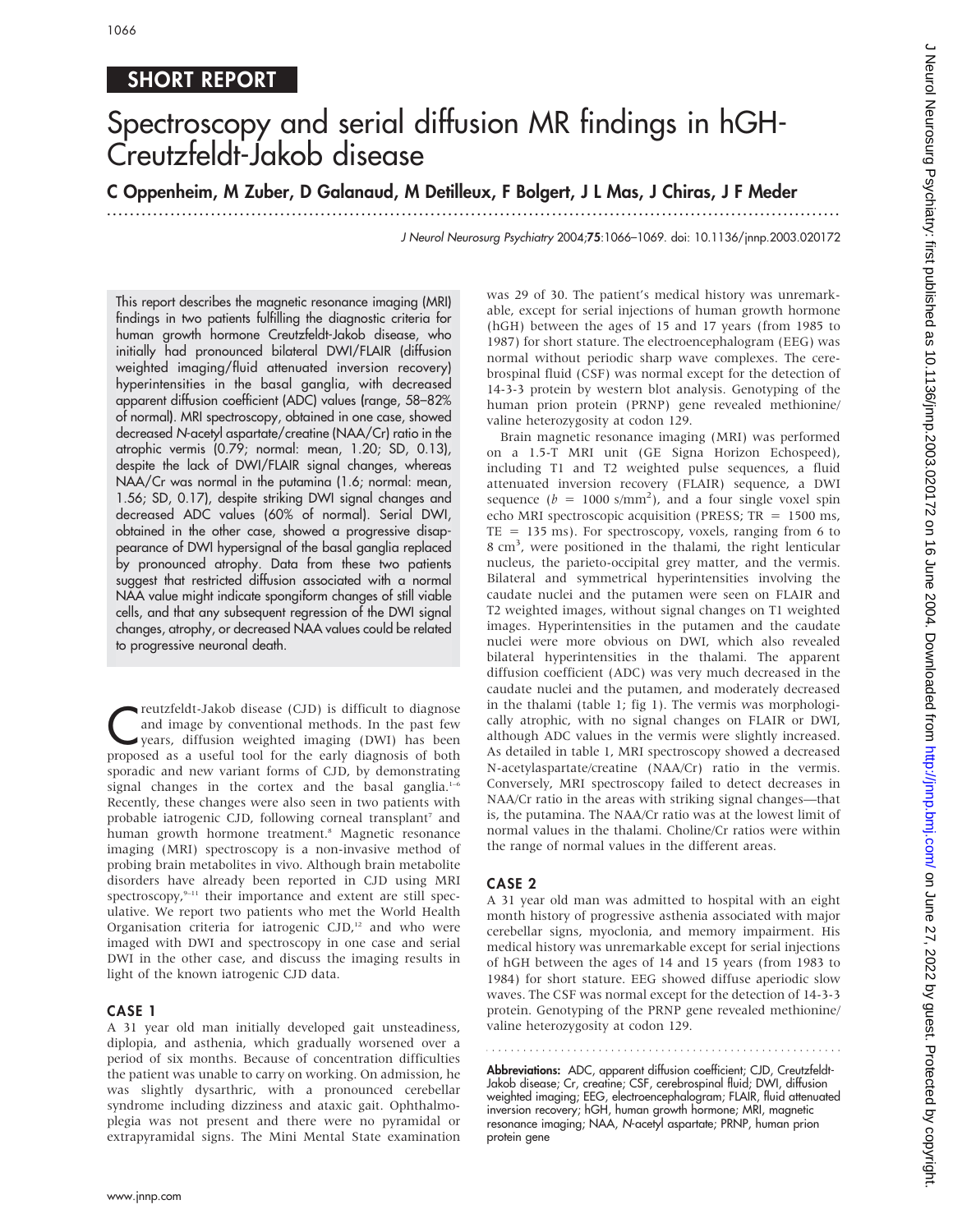

Figure 1 Magnetic resonance imaging (MRI) findings in two cases of iatrogenic Creutzfeldt-Jakob disease. (A) In case 1, fluid attenuated inversion recovery (FLAIR) and T2 weighted pulse sequences revealed bilateral and symmetrical hyperintensities in the caudate nucleus and putamen. These signal changes were more obvious on diffusion weighted images (DWI), which also revealed bilateral hyperintensities in the thalami. The apparent diffusion coefficient (ADC) was very much decreased in the caudate nucleus and putamen, and moderately decreased in the thalami. (B) In case 2, eight months after onset, a pronounced signal increase on T2 weighted, FLAIR, and DWI sequences was seen bilaterally and symmetrically in the striatum and thalami, with decreased ADC values. On successive follow up MRIs (13 and 21 months after onset), the basal ganglia and the entire cerebellum (not illustrated) were extremely atrophic, with prominent ventricular enlargement and partial then complete regression of the signal changes initially observed on FLAIR and DWI MRI sequences.

On MRI, the vermis was slightly atrophic with no signal changes. A pronounced signal increase was seen bilaterally and symmetrically in the striatum, the thalami, and in the cortex of the frontal lobes on T2, FLAIR, and DWI (fig 1). The ADC was decreased in the striatum and the thalami (table 1). Thirteen months after onset, the patient was bedridden with progressive occurrence of tremor and mental deterioration. FLAIR and DWI hyperintensities of the basal ganglia and frontal cortex had resolved with shrinkage of the basal ganglia and enlargement of the ventricular system. Pronounced atrophy of the vermis, and to a lesser extent of the cerebellar hemispheres, was observed. On the 21 month follow up MRI, two months before death, the basal ganglia and the entire cerebellum were extremely atrophic, with prominent ventricular enlargement and complete regression of the signal changes initially seen on FLAIR and DWI MRI sequences.

#### **DISCUSSION**

Patients with iatrogenic CJD usually follow a different clinical course to sporadic CJD. Cerebellar manifestations are prominent, and the EEG may not present the classic periodic pattern. In  $hGH<sup>14</sup>$  and dura-mater CJD,<sup>15</sup> computed tomography and MRI are often unremarkable in the early stages of the disease, showing atrophy only in the final stages. However, the MRI protocol used in these patients did not include FLAIR and DWI sequences.14 15 Using these MRI sequences, increased signal intensity bilaterally in the striatum was reported recently in two patients with probable  $CJD$  following corneal transplant<sup>7</sup> and hGH treatment.<sup>8</sup>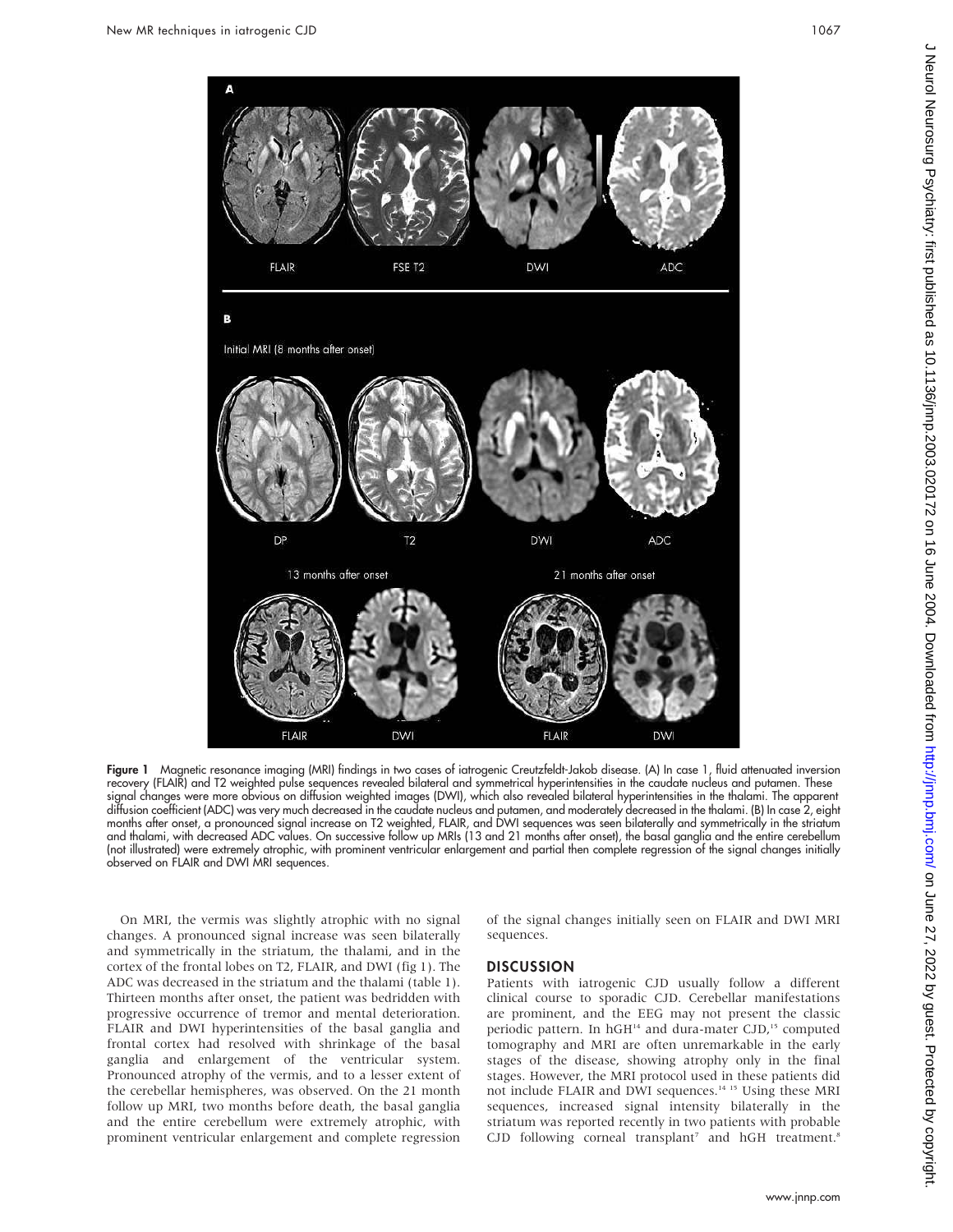|  | Table 1 Mean apparent diffusion coefficient (ADC), and N-acetylaspartate/creatine |
|--|-----------------------------------------------------------------------------------|
|  | (NAA/Cr) ratios from various regions of interest                                  |

|                          | Case 1                      |                                                                                                                                                                                                                                                                                                                                                                                                                                                                                                                                                                                                                                                                                                                 | Case 2              |                                  |                                                   |
|--------------------------|-----------------------------|-----------------------------------------------------------------------------------------------------------------------------------------------------------------------------------------------------------------------------------------------------------------------------------------------------------------------------------------------------------------------------------------------------------------------------------------------------------------------------------------------------------------------------------------------------------------------------------------------------------------------------------------------------------------------------------------------------------------|---------------------|----------------------------------|---------------------------------------------------|
| Region                   | Signal<br>changes<br>on DWI | ADC, $10^6$ mm <sup>2</sup> /s (%)<br>of normal)*                                                                                                                                                                                                                                                                                                                                                                                                                                                                                                                                                                                                                                                               | NAA/Crt             | Signal changes<br>on initial DWI | ADC, $10^6$ mm <sup>2</sup> /s<br>$%$ of normal)* |
| Caudate nucleus          | $^{+++}$                    | 458 (62.5%)                                                                                                                                                                                                                                                                                                                                                                                                                                                                                                                                                                                                                                                                                                     | <b>NA</b>           | $+++$                            | 520 (71%)                                         |
| Putamen                  | $+++$                       | 419 (60%)                                                                                                                                                                                                                                                                                                                                                                                                                                                                                                                                                                                                                                                                                                       | $1.6$ (1.56; 0.17)  | $^{+++}$                         | 407 (58%)                                         |
| Thalamus                 | $+$                         | 565 (76%)                                                                                                                                                                                                                                                                                                                                                                                                                                                                                                                                                                                                                                                                                                       | 1.31(1.64; 0.35)    | $+$                              | 605 (82%)                                         |
| Vermis                   |                             | 928 (124%)                                                                                                                                                                                                                                                                                                                                                                                                                                                                                                                                                                                                                                                                                                      | $0.79$ (1.20; 0.13) | $\qquad -$                       | 768 (102%)                                        |
| Internal capsule         |                             | 705 (101%)                                                                                                                                                                                                                                                                                                                                                                                                                                                                                                                                                                                                                                                                                                      | NA.                 |                                  | 687 (98%)                                         |
| Occipital grey<br>matter |                             | 782 (95%)                                                                                                                                                                                                                                                                                                                                                                                                                                                                                                                                                                                                                                                                                                       | 1.91 (1.88; 0.34)   |                                  | 802 (97%)                                         |
|                          |                             | *Mean quantitative ADC values were calculated on small (30 mm <sup>2</sup> ) circular regions of interest placed in the head of<br>the right caudate nucleus, and in the right thalamus, putamen, occipital lobe, and vermis. The MRI quantitative<br>diffusion data were compared with normal values obtained from 5 healthy, age matched volunteers using an<br>identical diffusion acquisition and post-processing method. †MRI spectroscopic data were compared with spectra<br>obtained from 30 healthy volunteers for the vermis <sup>13</sup> and those of 5 healthy volunteers for the supratentorial spectra<br>(data not shown); values in parenthesis are the mean and SD values for these controls. |                     |                                  |                                                   |

DWI, diffusion weighted imaging; MRI, magnetic resonance imaging; NA, not available.

Similarly, we saw pronounced signal changes, most clearly visible with DWI, in the striatum in two iatrogenic CJD patients. In line with reported pathological data in hGH  $CJD$ ,<sup>14 16</sup> <sup>17</sup> these two patients also presented a slight, bilateral, DWI hypersignal in the thalami, a previously unrecognised radiological pattern in hGH CJD. Thalamic signal changes have previously been reported in sporadic and new variant CJD. The subtle changes found here are similar to those seen in sporadic CJD,<sup>18</sup> but differ from the pronounced hyperintensities of the posterior thalami reported in new variant  $CJD.<sup>3</sup>$ 

Serial DWI studies in CJD are of interest in trying to understand the physiopathology of MRI changes in CJD. The restricted diffusion (low ADC values) seen in CJD is thought to result from the presence of numerous vacuoles of variable size with spongiform cellular changes, which would hinder the molecular motion of water.<sup>14 19</sup> Accordingly, the low ADC values seen here in the striatum and the thalami of both patients at an early stage of the disease could indicate prominent spongiform changes, which would correspond to previously reported pathological data in hGH CJD.<sup>14 16</sup> The temporal changes in DWI signal described in sporadic CJD are conflicting. Progressive or constant signal changes can be seen,<sup>5 20</sup> whereas, in line with the MRI data reported here, decreased signal changes<sup>5 21 22</sup> have been reported in about half of the patients,<sup>5</sup> late in the course of the disease.

MRI spectroscopy studies have shown decreased NAA values in the brain of both animals<sup>9</sup> and humans with sporadic<sup>10 23 24</sup> or variant<sup>24 25</sup> CJD. Decreased NAA, regarded as a marker of neuronal death, was described in the cortex,<sup>9</sup> the basal ganglia, and the white matter<sup>23</sup>—that is, the areas that most often appeared normal or atrophic on conventional MRI. Recently, decreased NAA was seen in frontal lobes, associated with a pronounced hypersignal on DWI, in a patient with a suspected iatrogenic form of CJD following corneal transplant, a few weeks before death.<sup>7</sup> Interestingly, changes in metabolites detectable by proton MRI spectroscopy are not an early feature in CJD.<sup>7 9 10 23</sup> We found normal NAA/Cr ratios in regions that appeared bright on DWI—the putamina and thalami—suggesting the presence of vacuolised neurones without cell death. In contrast, a decrease in NAA was seen in the atrophic vermis with no DWI/FLAIR signal changes. These radiological data (atrophy and pronounced decrease in the NAA/Cr ratio) are compatible with extensive neuronal death. This highlights the capacity of MRI spectroscopy to reveal metabolic changes in symptomatic brain regions that lack signal changes.

Based on the combined data from the two cases reported here, we speculate that DWI hypersignal with low ADC values and normal NAA/Cr ratios indicates prominent spongiform changes of still viable cells, and that any regression of the DWI signal changes, atrophy, and decreased NAA values that might subsequently occur are related to progressive neuronal death.

# ACKNOWLEDGEMENTS

We thank Drs S Haik and JP Brandel for helpful discussions.

#### .....................

### Authors' affiliations

C Oppenheim, J F Meder, Department of Neuroimaging, Sainte-Anne Hospital, 75014 Paris, France

M Zuber, J L Mas, Neurological Department, Sainte-Anne Hospital D Galanaud, J Chiras, Neuroradiological Department, Pitié-Salpêtrière Hospital, 75013 Paris, France

M Detilleux, Internal Medicine Department, Cochin Port-Royal Hospital, 75013 Paris, France

F Bolgert, Intensive Care Unit, Pitié-Salpêtrière Hospital

Conflicting interests: none declared

Correspondence to: Dr C Oppenheim, Département d'Imagerie Morphologique et Fonctionnelle, Centre Hospitalier Sainte-Anne, Université Paris V, 1 rue Cabanis, 75014 Paris, France; oppenheim@ chsa.broca.inserm.fr

Received 5 June 2003 In revised form 14 October 2003 Accepted 1 November 2003

# REFERENCES

- 1 Demaerel P, Sciot R, Robberecht W, et al. Accuracy of diffusion-weighted MR imaging in the diagnosis of sporadic Creutzfeldt-Jakob disease. J Neurol 2003;250:222–5.
- 2 Matoba M, Tonami H, Miyaji H, et al. Creutzfeldt-Jakob disease: serial changes on diffusion-weighted MRI. J Comput Assist Tomogr 2001;25:274–7.
- 3 Zeidler M, Sellar R, Collie D, et al. The pulvinar sign on magnetic resonance imaging in variant Creutzfeldt-Jakob disease. Lancet 2000;355:1412–8. 4 Oppenheim C, Brandel J, Hauw J, et al. MRI and the second French case of
- vCJD. Lancet 2000;356:253–4. 5 Murata T, Shiga Y, Higano S, et al. Conspicuity and evolution of lesions in Creutzfeldt-Jakob disease at diffusion-weighted imaging. AJNR
- Am J Neuroradiol 2002;23:1164–72. 6 Bahn M, Parchi P. Abnormal diffusion-weighted magnetic resonance images
- in Creutzfeldt-Jakob disease. Arch Neurol 1999;56:577–83. 7 Rabinstein AA, Whiteman ML, Shebert RT. Abnormal diffusion-weighted magnetic resonance imaging in Creutzfeldt-Jakob disease following corneal
- transplantations. Arch Neurol 2002;59:637–9. 8 Caboclo L, Huang N, Lepski G, et al. Iatrogenic Creutzfeldt-Jakob disease
- tollowing human growth hormone therapy: case report. *Arq Neuropsiquiatr*<br>2002;**60**:458–61.